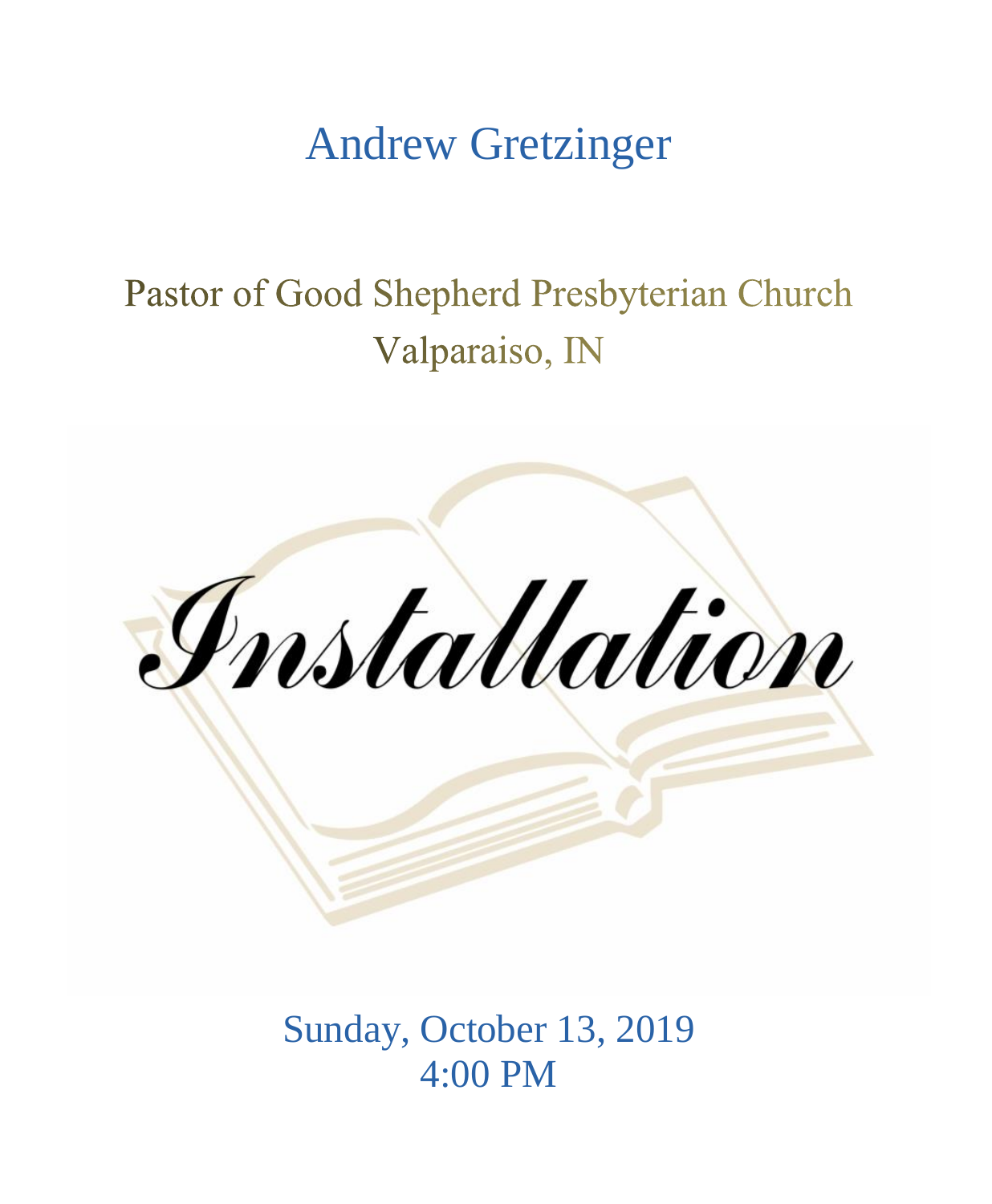\* \* \* \* \* \* \* \* \* \* \* \* \* \* \* \* \* \* \* \* \* \* \* \* \* \* \* \* \* \* A Special Note of Remembrance to those not present today due to previous engagements in the personal presence of Jesus. We wish to remember:

Rev. Patrick G .D. Kerr Mr. George P. D. Kerr Mrs. Kathleen E. P. Kerr Dr. Harold O. J. Brown \* \* \* \* \* \* \* \* \* \* \* \* \* \* \* \* \* \* \* \* \* \* \* \* \* \* \* \* \* \*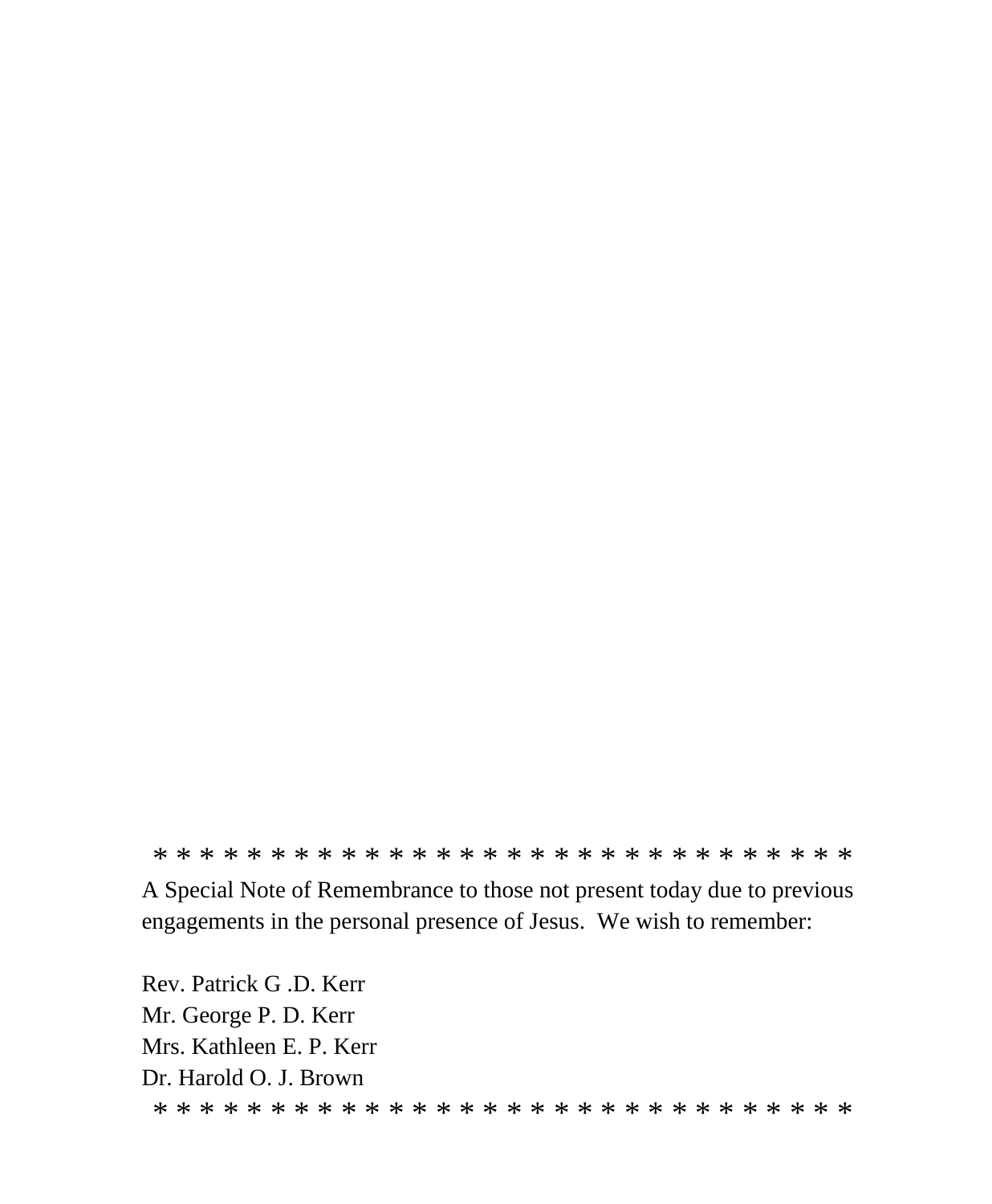### **Prelude**

**Welcome / Call to Worship**  Rev. Walter Lorenz

### **Prayer of Invocation Rev. Walter Lorenz Rev. Walter Lorenz**

## **\*Hymn** *Guide Me, O Thou Great Jehovah* No. 598

Guide me, O Thou great Jehovah, pilgrim through this barren land; I am weak, but Thou art mighty; hold me with Thy pow'rful hand; Bread of heaven, Bread of heaven, feed me till I want no more; feed me till I want no more.

Open now the crystal fountain, whence the healing stream doth flow; let the fire and cloudy pillar lead me all my journey through; strong Deliv'rer, strong Deliv'rer, be Thou still my strength and shield; be Thou still my strength and shield.

When I tread the verge of Jordan, bid my anxious fears subside; Death of death, and hell's Destruction, land me safe on Canaan's side; songs of praises, song of praises, I will ever give to Thee; I will ever give to Thee.

**Sermon** Mr. Gordon Lyons

*The Pastors Charge* 2 Timothy 4:1-5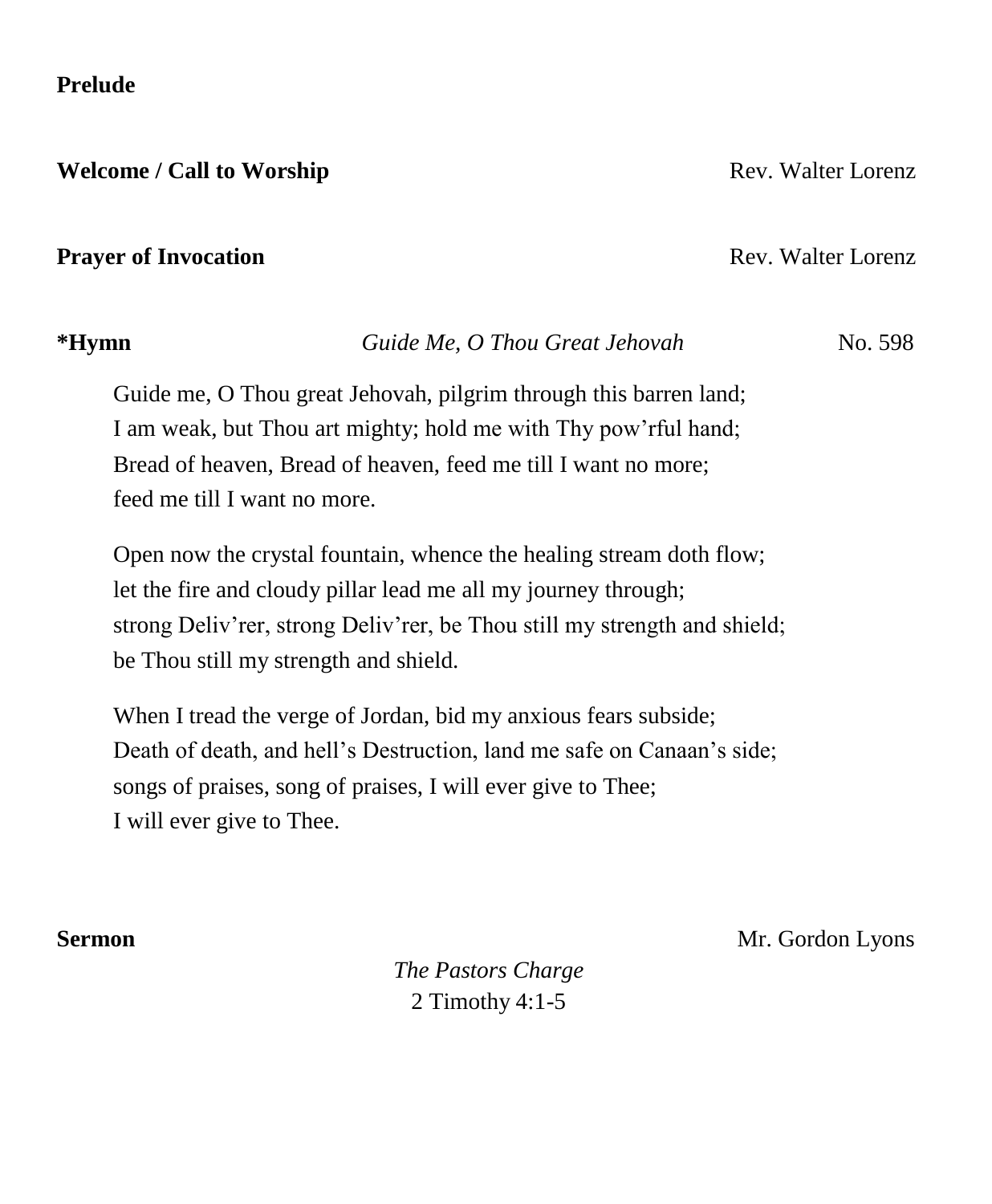Everyone sing along with the QuartetLove of God. re - vealed in won der by the works of a Mak - er's gift of  $\mathbf{a}$ ser - vant Love of re - vealed in frail ty through the God, what price - less treas - ure  $0 - ver$ all this world  $af -$ Love of God. thun-d'rous dour, fields that hand; Seas that roar with splen  $\overline{a}$ prince of King: Sov-'reign pow'r robed in  $hu$  $man - i$  $\bar{a}$ ty, this fords. To be **His** and **His** for  $\sim$ ev er my at His com-mand. All the joys of life we cher \_\_ ish are God's gra-cious whis - per Oh, what love, that calls hu - man-i-ty to kneel at the peace crowned with suf-fer-ing. and my re-ward! May this love, be-yond all know-ing, so cap-ture my  $g|_{0}$  rv dren of His prom - ise, heirs of mer and grace disign: We are chil - $\sim$ cy of and ex-change our sin's  $fu - til - i - ty$ for the jov a Fa - ther's cross  $o$  - ver - flow - ing with a soul that I'm filled to pas sion for Him  $a$ vine. Un-fail-ing love, from Heav-en's throne, that sought me out and brought me love. lone! My song of praise shall ev - er be: The Fa-ther's love for me. home.

Words & Music by Getty & Townend; Copyright © 2007 Thankyou Music All rights reserved. Used by permission. CCLI #376630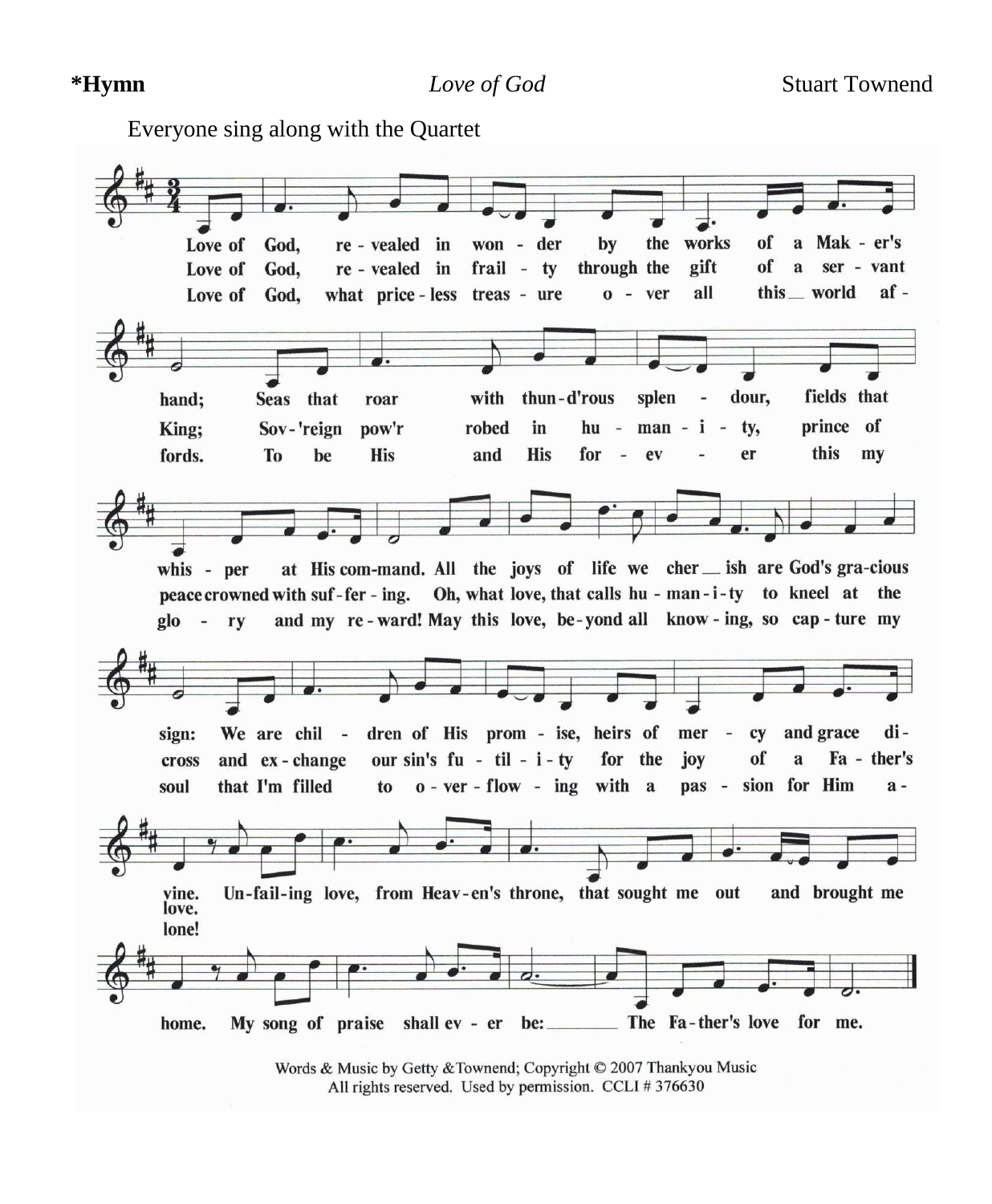## **The Installation of Rev. Andrew Gretzinger as Pastor of Good Shepherd PCA**

**Questions to the Pastor Rev. Joel Irvin & Rev. Peter Adams** 

- 1. Are you willing to serve and lead this congregation as their pastor, agreeable to your declaration in accepting its call?
- 2. Do you conscientiously believe and declare, as far as you know your own heart, that, in taking upon you this charge, you are influenced by a sincere desire to promote the glory of God and the good of the Church?
- 3. Do you solemnly promise that, by the assistance of the grace of God, you will endeavor faithfully to discharge all the duties of a pastor to this congregation, and will be careful to maintain a deportment in all respects becoming a minister of the Gospel of Christ, agreeable to your ordination engagements?

**Questions to the Congregation** Elder Bruce Hrivnak & Elder Yon Lindborg

- 1. Do you, people of this congregation, continue to profess your readiness to receive Andrew Gretzinger whom you have called to be your pastor?
- 2. Do you promise to receive the word of truth from his mouth with meekness and love, and to submit to him in the due exercise of discipline?
- 3. Do you promise to encourage him in his labors, and to assist his endeavors for your instruction and spiritual edification?
- 4. Do you pledge to provide for him while he is your pastor, that material support which you have promised, and to furnish him with whatever you may see needful for the honor of religion and for his life and ministry among you?

## **The Right Hand of Fellowship from the Presbytery**

| <b>Pronouncement of Installation</b> | Rev. Walter Lorenz     |
|--------------------------------------|------------------------|
| <b>Charge to the Pastor</b>          | Rev. Christopher Brock |
| <b>Charge to the Congregation</b>    | Rev. Tony Garbarino    |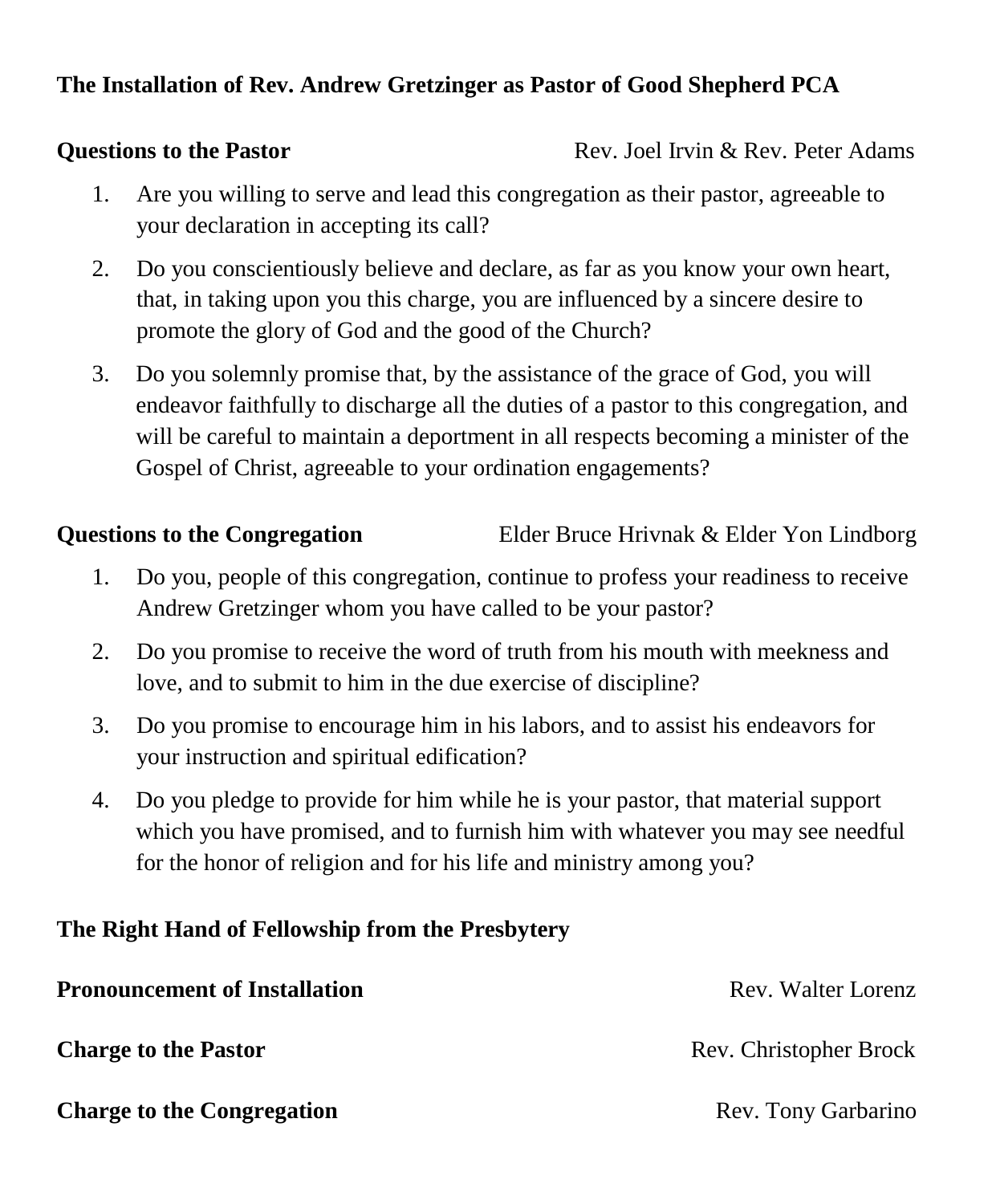**Closing Hymn** *Psalm 23* from "Sing Psalms / Scottish Psalter" Quartet Only on  $1<sup>st</sup>$  verse; Everyone sing on verses  $2 - 5$  $\overline{\mathcal{O}}$ Lord shep - herd;  $no$ want shall  $\mathbf I$ know. He The\_ is  $m<sub>v</sub>$ **His** steps He brings back to way, in Mv wan  $$  $der - ing$ where dark - ness is near, be -Though I walk in death's val - lev.  $tab - le$ You spread. The In the sight of  $m**v**$ en' - mies a mer - cv and grace. will  $So$ sure -  $\mathbf{I} \mathbf{v}$ Your  $cov - e - nant$  $\overline{\mathcal{O}}$ 20  $He$ <sub> $-$ </sub> the green pas - tures grow; makes me lie down where  $And$  $mak - ing$ stay. straight paths of right - eous ness me vil I'll fear; **Your** cause **You** are with me. no  $e$ head:  $My$ <sub>—</sub> oil of joic  $$ ing You pour on  $m$ v re  $\mathbf{I}$ will fol  $low$ close - ly in all of  $m<sub>V</sub>$ ways; me  $\overline{\mathcal{L}}$ where the flow. leads rest calm wa  $\omega$ ters me to dis play. **His**  $\mathbf{t}$ this **He** has done great name cheer. staff bring com fort and rod and Your me fed.  $0 - ver$ flows and  $I'm$  $\text{grac}$  cious  $\frac{1}{2}$  $\mathbf{I}\mathbf{v}$ cup house of the Lord all my days. dwell in the

**Benediction Rev. Andrew Gretzinger** 

**\*Postlude** 

**Piano** Sandy DeGroot **Organ** Sandy Schoon **French Horn Becky Schoon Quartet Denise O'Neal, Becky Schoon, Ben Armstrong, Nelson Schoon**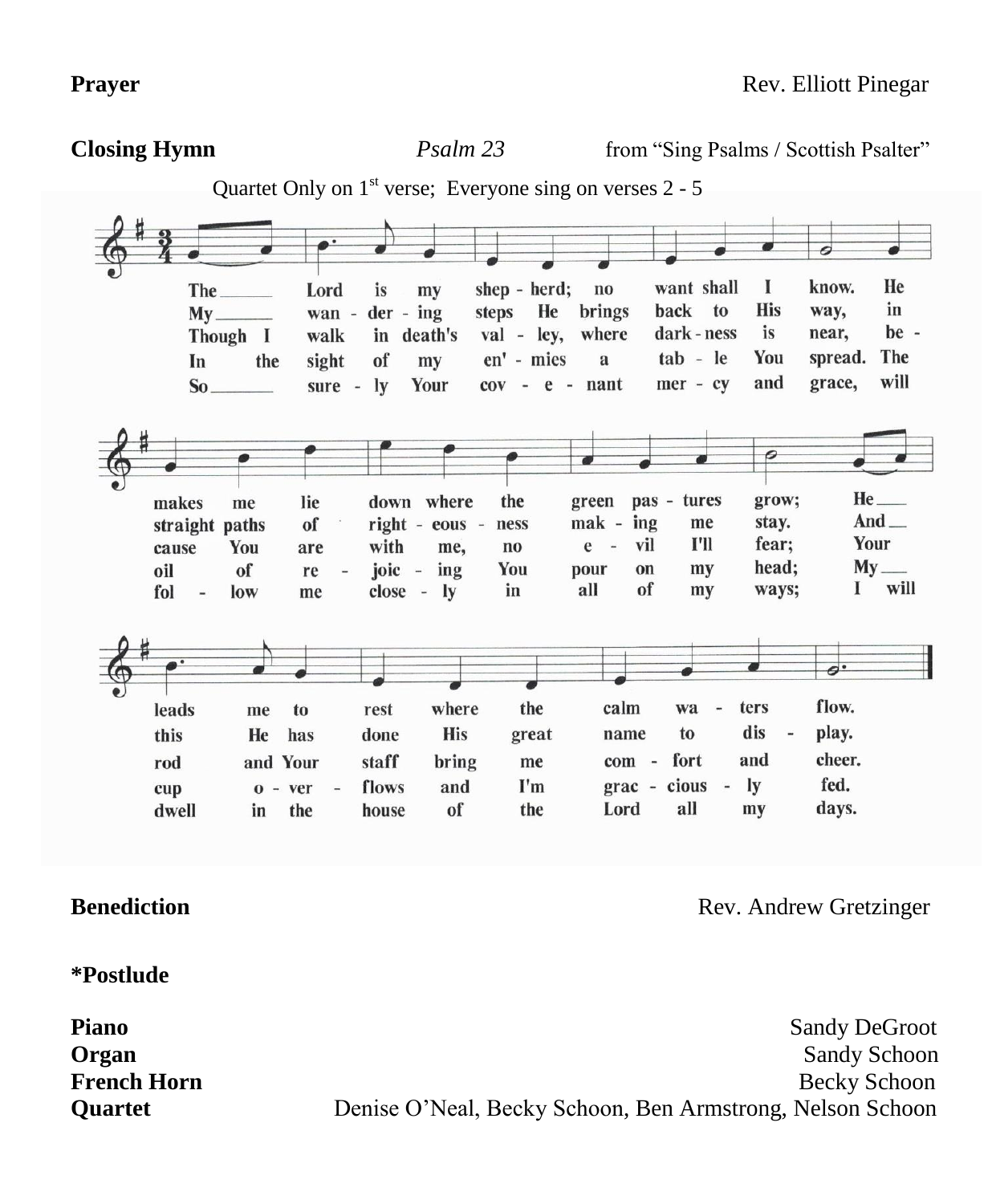## **Those serving on the Commission of the Great Lakes Presbytery:**

Teaching Elder Walter Lorenz: Chair of Commission; Pastor at Large of GLP Teaching Elder Peter Adams: Pastor of Christ the King PCA, Hastings, MI Teaching Elder Tony Garbarino: Providence PCA, Ft. Wayne, IN Teaching Elder Joel Irvin: Michianna Covenant PCA, Grainger, IN Teaching Elder Elliott Pinegar: Laboring out of bounds & Recording Clerk of GLP

Ruling Elder Jay DeRoos: Michianna Covenant, Grainger, IN Ruling Elder Dave Eshuis: Christ the King PCA, Hastings, MI Ruling Elder Bruce Hrivnak: Good Shepherd PCA, Valparaiso, IN Ruling Elder Yon Lindborg: Good Shepherd PCA, Valparaiso, IN Ruling Elder Nelson Schoon: Good Shepherd PCA, Valparaiso, IN Ruling Elder Bruce Stoltzfus: Good Shepherd PCA, Valparaiso, IN Ruling Elder Mike Zickmund: Trinity PCA, DeMotte, IN

## **Also participating in the service:**

**Mr. Gordon Lyons:** Mr. Lyons joins us today from his hometown of Larne, Northern Ireland, where he works as a politician in the Northern Ireland Assembly. He is an ordained Ruling Elder in the Presbyterian Church in Ireland. Mr. Lyons was heavily involved in the Gretzinger's church planting efforts in Cushendall, NI and has been a very faithful friend over the years. Of the many titles and accomplishments that Mr. Lyons holds, his proudest is that he is the Gretzinger children's 'Second Favorite Babysitter'.

**Rev. Christopher Brock:** Chris and his wife Donnette serve as missionaries to France with MTW. They have 3 children, Avonlea, Oliver, Evangeline, and a fourth on the way. They are returning to France in November 2019. They have been friends with the Gretzingers since 2005 where they both were members at Sovereign Grace PCA in Charlotte, NC.

Following the service, the congregation and guests are invited to stay for a time of refreshments and fellowship.